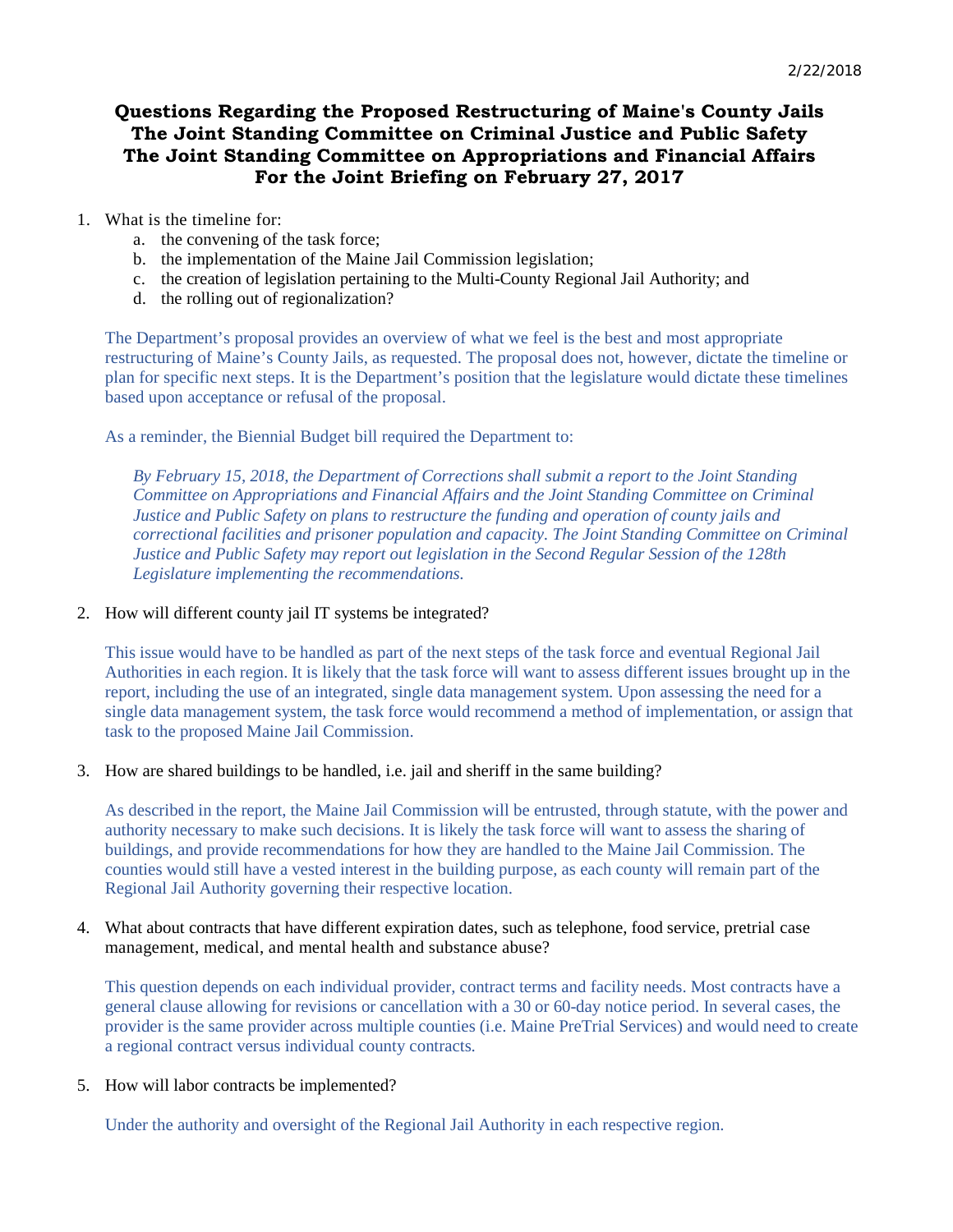6. How will debt service be resolved? *(Many counties are still working to pay off jail loans.)*

This would need clarification and legal input as part of the next steps of the process, however the Department's assumption is that the debt would remain that of the county and its payment would remain part of the county's annual budget, as it currently is.

7. With some jails now being closed, is there a plan to address inmate transportation to court?

Yes, each Sheriff's office has a transport "division" for these purposes. In fact, both Sagadahoc and Lincoln Counties provide an example of this process with their transportation of prisoners from TBRJ. Additional resources may be needed for some counties, but the process exists. This is how county jail transportation is handled in many other states. Additionally, increased use of technology for court hearings would decrease the additional burden.

8. What do municipal police departments do in counties where the jail is closed? There is the likelihood that inmate intake could take much longer.

In the absence of a local booking area, the police department would need to transport the offender to the nearest jail. This is how the booking process works in many other states without jails in every county. Aside from transportation, the intake process should not require additional time.

9. Figures in your analysis report are questioned by the York County Manager. Is this because they are "high level estimates?"

The information contained in the Department's proposal, even at a high level, comes from the financial and prisoner information reported regularly by the county jails to the Department. Assumptions were made by the Department regarding the distribution of funding and prisoners in the event facilities are closed down, as proposed, in the analysis report.

10. If your report is approved, who will pay for it? Will it need to be developed ahead of time to take over on day one, since administration, human resources, payroll, IT, finance, etc. should be taken into consideration. How does the funding work exactly?

The report is a proposal to the legislature. The proposal suggests a savings of approximately \$9 million. If this proposal is accepted and a task force is established to assess and implement the Department's recommendations, the implementation process, including establishment of support services, will be part of the plan of next steps for the task force. The proposed \$9 million in savings can be redistributed to support the jails, as needed, in this plan. Additionally, administrative functions are already part of each county's existing budget and expenditures, and are not anticipated to increase within the counties existing structure.

- 11. Regarding the challenges of booking and bailing folks who are detained by local law enforcement (Oxford County, for example, has a multimillion dollar court house renovation about to be underway at the county complex in Oxford, but without the jail we have no secure holding facility to keep prisoners):
	- a. Is there a plan for addressing the challenges?

Challenges such as this would need to be addressed during the assessment phase by the task force, if the proposal moves forward.

b. Will the county sheriffs continue to be responsible to transport folks held in custody from the holding facility to trial in the appropriate county courthouse?

Yes, this is the function and responsibility of the County Sheriff.